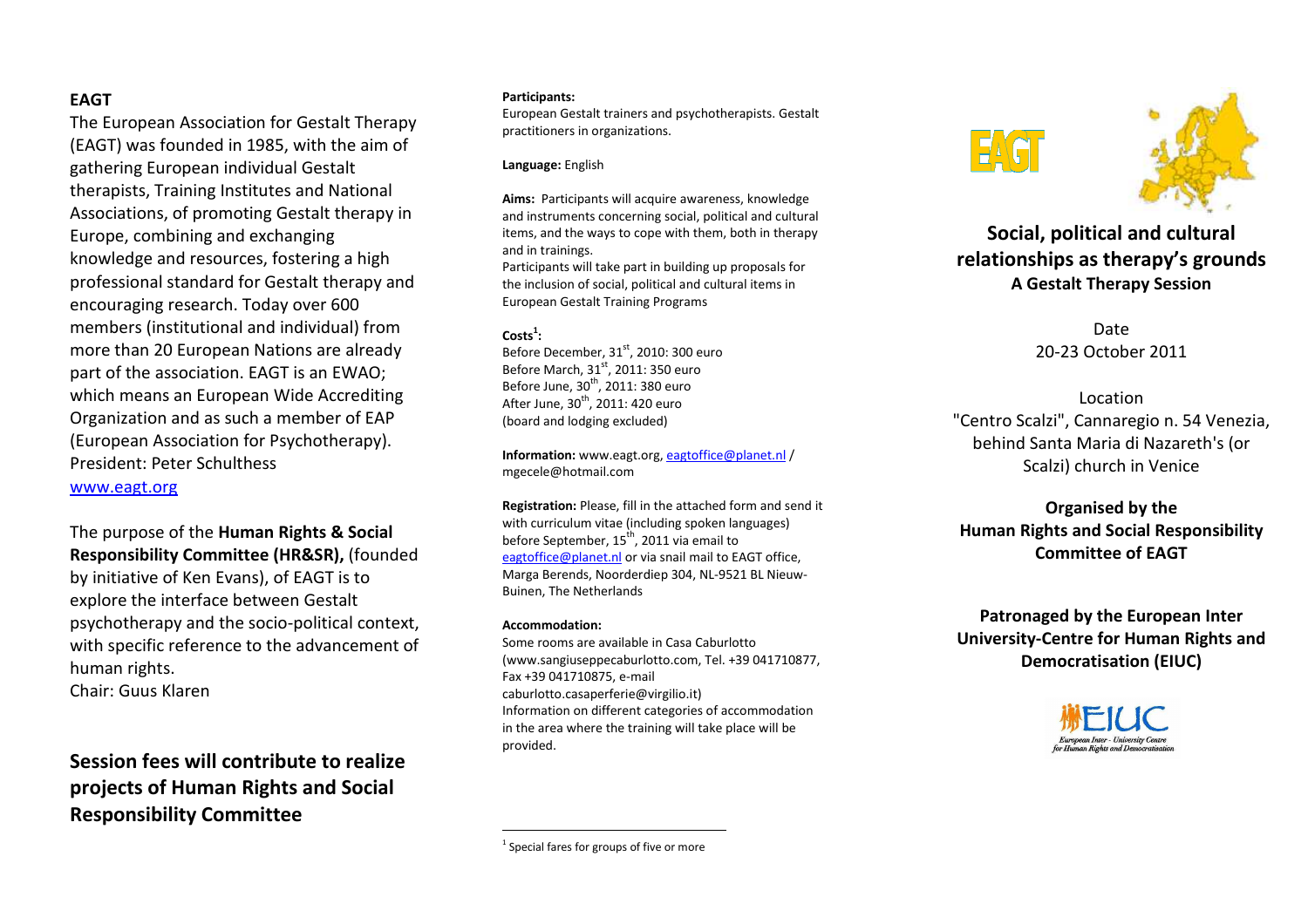# **Friday, October, 21st, <sup>2011</sup>**

### **9.00**-**10.00**

 Opening Session - Greetings and Introduction Peter Schulthess, EAGT President Guus Klaren, Chair of HR&SR Committee Fabrizio Marrella Associate Professor of International Law, Venice, Dean of the Human Rights Village Michela Gecele, HR&SR Committee **10.00-10.30** Coffee break. **10.30 -13.00** Vincenzo Pace Full Professor of Sociology, Padova *Liaisons and Community: a sociological diagnosis through the comparison of Pentecostal churches in four continents* Process Group Giovanni Salonia Psychologist, Gestalt psychotherapist, Director of the Istituto di Gestalt H.C.C. Kairos *Historical evolution of psychotherapy / Psychotherapy and social context*Process Group

**13.00- 16.30** Lunch and after-lunch (see social events)

### **16.30-20.00**

Peter Schulthess *Political and social roots of Gestalt therapy / Psychotherapy as a political act* Process Group Gianni Francesetti Psychiatrist, Gestalt psychotherapist and trainer (Istituto di Gestalt HCC Italy and Istituto di Gestalt HCC Kairos) *Diagnosis and psychopathology in Gestalt therapy: problems and possible solutions* Process Group

## **Saturday, October, 22nd, <sup>2011</sup>**

**9.00-11.20** 

Francesco RemottiFull Professor of Cultural Anthropology, Torino *Anthropopoiesis in different cultural contexts: making men and women through relationships* Process Group Massimo RaveriFull Professor in East Asian Religions, Venice *Ways to self-knowledge and to liberation: Buddhist Tradition and psychotherapy in Japan* Process Group **11.20-11.50** Coffee break **11.50-13.00** Margherita Spagnuolo Lobb Psychologist, Gestalt psychotherapist, Director of the Istituto di Gestalt H.C.C. Italy, EAGT Past President *Teaching Gestalt Therapy nowadays* Process Group

**13.00-16.30** Lunch and after-lunch (see social events)

### **16.30-20.00**

Guy Haarscher

 Full professor of moral, political and legal philosophy (Université Libre de Bruxelles – EMA) *Human Rights and Human Laws*Process Group Michela Gecele Psychiatrist, Gestalt psychotherapist and trainer (Istituto di Gestalt HCC Italy and Istituto di Gestalt HCC Kairos) *Cultural expression of mental, relational and social suffering / Living in intercultural societies* Process Group

# **Sunday, October, 23rd 2011**

### **9.00-10.40**

Translating Experiences Ken Evans Gestalt psychotherapist, Founding Director of the European Institute for Psychotherapeutic Studies, EAGT Past President *Challenging oppressive practice in psychotherapy education* Nurith Levi Chairperson of the Israeli Association of Gestalt Therapy *Coping with conflicts and war* Process group **10.40-11.10** Coffee break **11.10-13.00** Ivana Vidakovic Clinical Psychologist and Gestalt Psychotherapist *After war and conflicts* Guus Klaren *Supporting self organisation of rural Ghanaian communities in a global context* Process Group **13.00-14.00** Panel *Towards assimilation: including social, political and (inter)cultural matters in training programmes*Nurith Levi, Ivana Vidakovic, Michela Gecele, Ken Evans, Guus Klaren, Peter Schulthess, Group Leaders, and All Participants**14.00-14.30** Closing of the conference **14.30- 16.30** Lunch

Participants will be divided in small groups, gathering after each lecture (Process Group). The aim of Process Group is to discuss and chew any item, giving finalsuggestion about including social, political and (inter)cultural matters in European training programs.